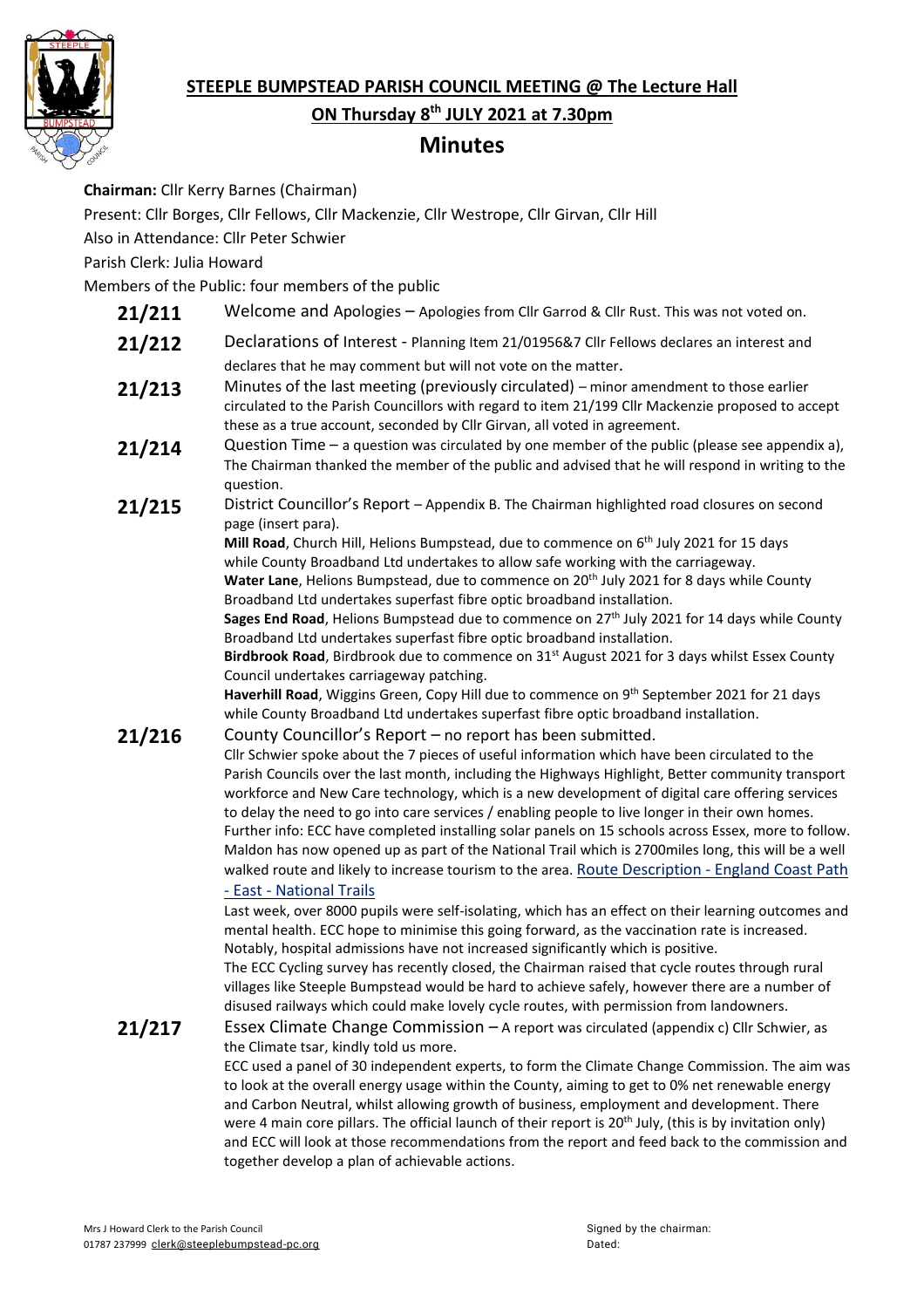

**21/218** Planning & Consultations *prior to the Parish Council meeting, the Planning Working Group access the current planning applications and associated documents for review, then can advise the Council at monthly meetings of the PC.*

ITEM 1. Applications / Decisions

21/01956/TPCON – 66 Lion Meadow – The application is linked to 21/01957/TPCON and is to remove two large trees which are close to the fenced boundary –Although they are in the conservation area and the Parish Council does not generally agree with tree removal, these are not trees of significant value. The Parish Council, planning working group, have reviewed photographs provided and has been informed that a replacement tree will be planted and so consider that it is acceptable on this occasion to fell the trees associated with each application.

The Planning Working Group presented this view to the Parish Council who do not object to this application, on the stipulation that at least one replacement tree will be planted on the plot where these two are removed.

## 21/01957/TPCON – 64 Lion Meadow – as above

21/02009/OUT – land at side of, 50 Water Lane – outline planning permission, reserved matters. This is for 9 houses on water lane, at the edge of the village. The Parish Council has always objected to development outside the village envelope. There is also inappropriate vehicular access to water lane. The Clerk is to draft a response and confirm this with Cllr Borges prior to posting on the planning portal

21/01709/TPCON – 39 North Street re: felling of 5 trees behind the village shop. This was on the previous months' agenda and minutes. The PC has commented its concern, as no reasons were given as to why the trees should be removed. The PC has since been provided with information that they are interfering with the telegraph lines and poles; however, the PC has already commented and the application expired on 5<sup>th</sup> July. No further action.

ITEM 2. Neighbourhood Plan (standing Item) – We are at a standstill whilst the Chairman seeks to obtain the next tranche of funding.

Local Plan for BDC is on web view. It details housing need and policies applicable to Braintree District.

# 21/219 Finance and Administration

ITEM 1. Clerk's report – see appendix D. There was a discussion around the purchase of a laptop and software upgrade, which had been agreed at the previous meeting and since paid out. It was clarified that the Clerk now has a desktop computer and a laptop with up-to-date software and anti-virus. Cllr Borges proposal to accept this as an accurate account and Cllr Hill seconded, all in agreement.

ITEM 2. Adoption of Policies, FOI & Co-Option. Two policies were presented for adoption, they have been reviewed by the policy working group and amended where necessary. Next month, drafts policies of communication/ email policy and complaints plus schedule of charges will be reviewed.

Cllr Girvan proposes that both policies are adopted, Cllr Barnes seconded, all voted in agreement. The Policies will be published on the PC's website.

ITEM 3. Annual Confirmation of Appointment of RFO – the Clerk currently undertakes this duty and there is no indication to make changes to this arrangement. Reconfirmed by Cllr Fellows, seconded by Cllr Borges all voted in agreement.

21/220 Highways & Footpaths - Cllr Borges has been approached regarding speeding of vehicles on Water Lane. This has been an ongoing matter, particularly as Lockdown was lifted. Chairman Cllr Barnes will speak to Lorraine re starting up Speed Watch again, targeting this area in particular. The Parish Council could also put in a request to the Highways Panel for a traffic calming approach. The PC could also consider a lighted / smiley face indicator to encourage vehicles to reduce their speed. Clerk to approach other clerks to see how they have handled this type of situation, and whether any have used or got funding for portable smiley face road speed devices. The new layby by the cemetery is now on the highways panel list, although we don't have a timeframe for when this will be done.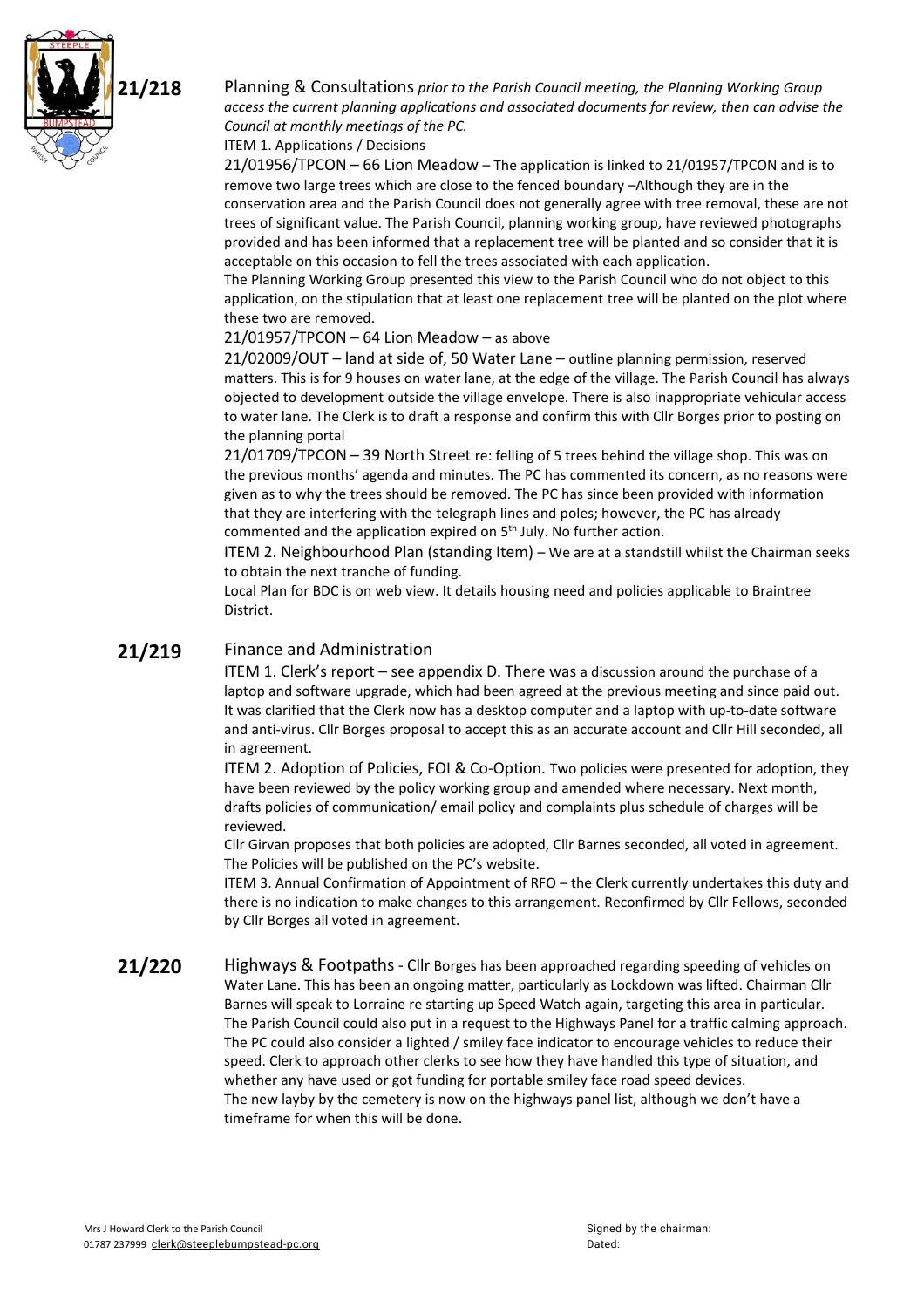

ITEM 1. Reports of overgrown walkways and hedges – the footpath off Blois Road is completely unpassable, it is used for the 10k run and usually cut for that, however due to Covid the 10k run was cancelled and the growth has continued. Also at Freezes barns footpath, this is overgrown and unpassable. Chairman Cllr Barnes has requested that the PC landscapes contractor attends to these.

Hedgerows and gardens undergrowth overhanging public footpaths and rights of way, particularly by the school – clerk to write to the school and ask them to address this.

North street hedges/trees which are cut by highways are overgrown and causing an obstruction – clerk to report to Highways.

The verge is too overgrown at the Endway, the turn off to Haverhill, and the New England junction is also an unsafe junction due the over grown verges.

There is an overgrown cherry tree causing a nuisance at the end of Bower Hall drive to Finchingfield rd. – Clerk to ask Alex, Country Gardens to prune the overhanging branch. Broad green pedestrian bridge is so overgrown it is unpassable, chairman to check whether Highways can do this otherwise instruct Country Gardens to.

## **21/221** Open Spaces

ITEM 1. ROSPA report, actions to be taken – Cllr Mackenzie has put together a list of recommendations following the inspection report. The report was created before the new equipment was put in, and the new play bark, so part is already out of date / remedied. Many of the issues raised have been rectified already, leaving a number of minor items, such as a protruding bolt which needs filing etc.

Other larger issues raised were the slide and climbing frame, a number of wooden supports have been replaced with metal caps, 4 remaining legs will also need to be replaced with metal caps in the coming years.

Over the coming months Cllr Mackenzie will address what he can do, then in September plans to present a plan for aspects which will take a bit longer to resolve.

The two benches require attention, they are beginning to show signs of rotting and one is sited too close to a bin and the fence. Monthly safety inspection was also done.

ITEM 2. Bench replacement and funding – following on from above. Cllr Mackenzie has been looking at options for replacing the bench above. Looking at a picnic bench, with space for a wheelchair (and allowing 8 people to use it at a time) Ideally two sited on the Camping close would be good. CIF funding and District Councillor funding may be useful, Cllr Girvan to commence the application process. Once again, Cllr Mackenzie, Cllr Girvan and the Clerk will form a short-term working group.

ITEM 3. Tree Quotes Update & decision – for removal of 1 diseased tree at Humphrey's Meadow – three quotes were presented, anonymously, and a decision was made to accept quote number 2, £1280, (which was from Tree Worx). Cllr Mackenzie proposed to accept this quote and Cllr Westrope seconded, all were in agreement.

The contractor will also look to make a bench if possible, and to leave wood on site for natural habitat, and if possible, stack some wood for local to take away. Clerk will inform Matt, from Treeworx that the PC would like to proceed ASAP and Cllr Mackenzie will attend when he goes, to ensure access etc.

The Parish Council would be interested to hear if there is a wood sculptor in the village who may be willing to do something with the truck or some of the wood.

Cllr Mackenzie is meeting on Monday  $13<sup>th</sup>$  July with SBWEG re: planting of new trees. ITEM 4. Planting a tree for Michael Mayes – Mrs Mayes would like to have a commemorative tree planted in his memory, if the PC are happy with this and could suggest an appropriate site. Cllr Mackenzie to discuss this with SBWEG and Cllr Hill, then liaise with Mrs Mayes.

- 21/222 Information Sharing Salt bag applications close 27<sup>th</sup> July. Cllr Fellows- none, Cllr Girvan -none, Cllr Westrope – none, Cllr Mackenzie – Queens's platinum event wording to go in the August yellow book. Cllr Borges – question about SAR request process directed to the Clerk. Cllr Hill – none.
- 21/223 Next Meeting Thursday 12<sup>th</sup> August 2021, 7.30pm venue, Moot Hall if possible, to be confirmed on agenda.
- **21/224** Meeting Close 9.17pm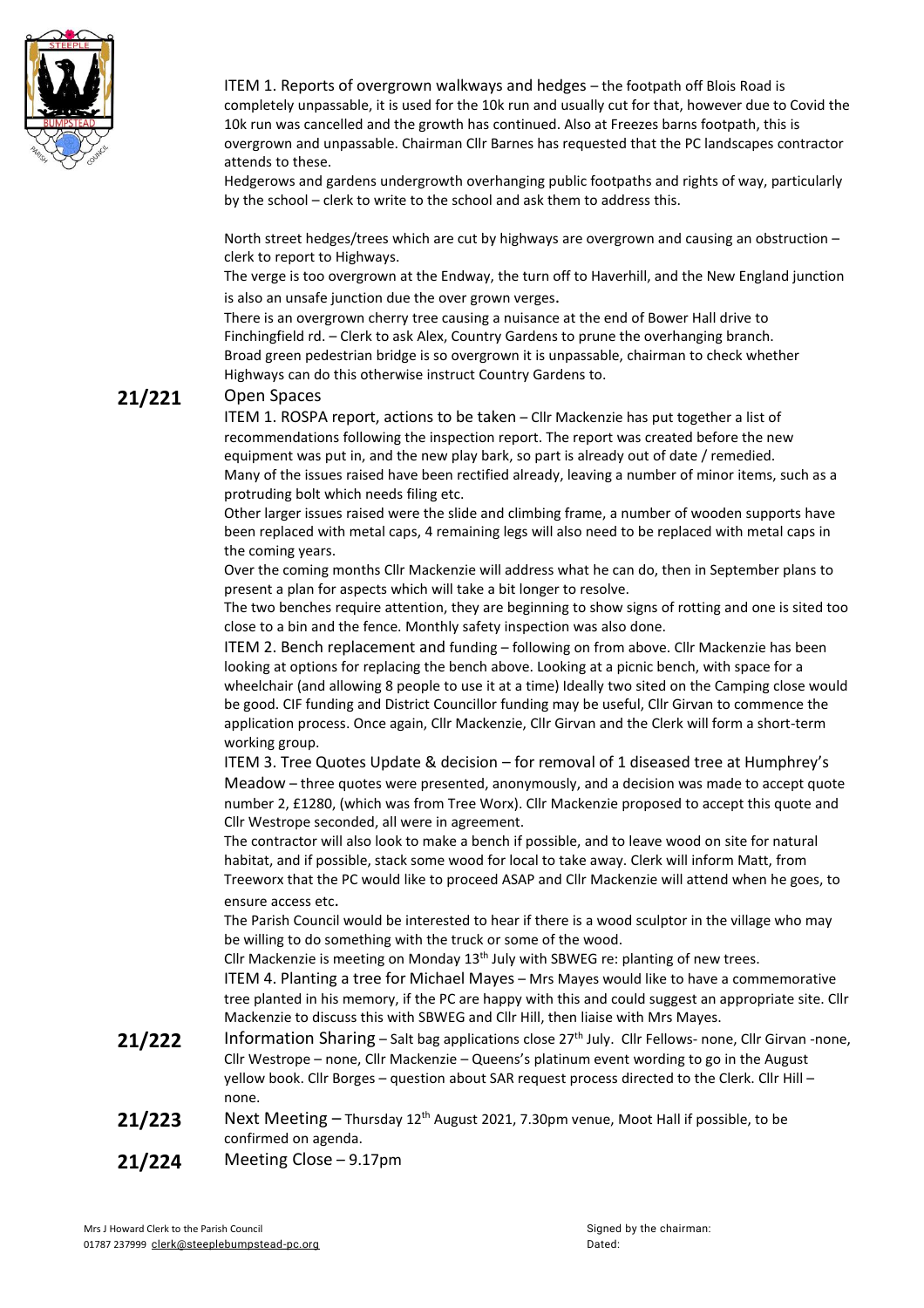| <b>Adtion 1</b> | 21/214 Draft response to Member of the Public and send by post                    | Chairman / Clerk    |
|-----------------|-----------------------------------------------------------------------------------|---------------------|
| Action 2⊤       | 21/218 Agree wording to go on the planning portal and submit consultee            | Clerk / Cllr Borges |
|                 | comments                                                                          |                     |
| Action 3        | 21/219 Item 2. Clerk to publish policies to the PC website, in their final format | clerk               |
| Action 4        | 21/220 Speak to Lorraine Wright re: speedwatch and restart it                     | Chairman            |
| Action 5        | 21/220 Speak to other Clerks / PCs re: mobile smiley face signs                   | Clerk               |
| Action 6        | 21/220 ITEM 1. Request that the PCs landscape contractor attends to the           | Chairman            |
|                 | overgrown footpaths. This may incur additional charges                            |                     |
| Action 7        | 21/220 ITEM 1. Contact the primary school and ask them to trim the                | Clerk               |
|                 | overgrowing hedges / bushes                                                       |                     |
| Action 8        | 21/220 ITEM 1. Contact highways and report overgrown verges as minuted            | Clerk               |
| Action 9        | 21/220 ITEM 1. Contact Alex, Country Gardens and ask him to prune the cherry      | Clerk               |
|                 | tree                                                                              |                     |
| Action 10       | 21/220 ITEM 1. Ask highways to trim Broad Green pedestrian bridge                 | Chairman            |
| Action 11       | 21/221 ITEM 2. Start the application process for benches                          | Cllr Girvan         |
| Action 12       | 21/221 ITEM 3. Appoint Treeworx to remove tree at Humphries Meadow                | Clerk               |
| Action 13       | 21/221 ITEM 4. Liaise with Mrs Mayes and SBWEG re: planting a                     |                     |
|                 | commemorative tree                                                                | Hill                |
|                 |                                                                                   |                     |

## 

### Appendix A - Question from a Member of the Public

Having been a home owner in the Parish, for nearly two years, I have witnessed with dismay the growing unsightly state of both the pavement and the increasing deterioration of the grade 11 listed church wall, both within the Conversation area. Now that the PC have earmarked some monies for the wall, do they have a repair and maintenance program, agreed with Historic England and the Essex Historical Consultant, and if not would they welcome concerned residents helping them to seek advice and funding, before the deterioration becomes even more costly.

### Appendix B - District Councillors report

# District Councillor's Report July 2021 to Parish Councils<br>03/07/21 (Cllr. Diana Garrod - Bumpstead Ward)

## **Temporary Road Traffic Orders**

Mill Road, Church Hill, Helions Bumpstead, due to commence on 6<sup>th</sup> July 2021 for 15 days while county Broadband Ltd undertakes to allow safe working with the carriageway.<br>Water Lane, Helions Bumpstead, due to commence on 20<sup>th</sup> July 2021 for 8 days while County Broadband Ltd undertakes superfast fibre optic broadband installatio Sages End Road. Helions Bumpstead due to commence on 27th July 2021 for 14 days while County Sages Eral Road, Heilons Bumpstead due to commence on  $27^{\text{m}}$  July 2021 for 14 days while County<br>Broadband Ltd undertakes superfast fibre optic broadband installation.<br>Birdbrook Road, Birdbrook due to commence on 31<sup>-1</sup>

## Additional Restrictions Grant Scheme opens on Monday 5th July 2021<br>Braintree District Council has been allocated £1.15 million to help businesses impacted by the recent

extension in the Covid -19 restrictions. This discretionary scheme seeks to help businesses in certain sectors who have had their trade severely impacted by the extension of COVID-19 restrictions, regardless<br>of whether they pay business rates or not. Businesses must have relatively high on-going fixed costs and fall within the weddings, events and/or international travel sectors to be eligible. Grants up to £5,000 will fall within the weddings, events and/or international travel sectors to be eligible. Grants up to  $\pm$  0.5,000 will<br>be awarded based on the size of the business. Businesses will be able to check their eligibility on the BD

#### Covid-19 Public Health Essex Briefing as at 01/07/21 Key

- points this week are:<br>Covid case rates are now rising (in the words of the Director of Public He
	- Ith) exponentially across the county. Having been 23 per 100,000 two weeks ago, they are now 67, and projected to pass 100 next week;
- The growth is overwhelmingly in age band 11-39;
- Hov ever, the rise in Covid hospital occupancy is very modest;
- 
- asked to give us a plan to catch-up in the lower-performance districts

#### **Braintree District's Local Plan Section 2**

**Brammere Unstructs Local Prim Section 4**<br>Council's Full Council unanimously agreed to adopt the Strategic Section 1 Local Plan in February 2021. It<br>shares Section 1 with Tendring District and Colchester Borough Council. S between Tuesday 6 July 2021 and Thursday 15 July 2021. The plan is being examined by Jameson Bridgwater and Anne Jordan. The hearings will be held virtually but residents will be able to watch online what we council's YouTube channel: www.braintree.gov.uk/youtube. The Inspectors will consider the<br>southeress of the plan which went through consideration is summer 2016, and in its modified from,<br>southers of the plan which

Mrs J Howard Clerk to the Parish Council 01787 237999 clerk@steeplebumpstead-pc.org representations submitted in response to both of these rounds of consultation. The Inspectors will bear esentations submitted in response to both or these rounds or consultation<br>i a number of consultees over the seven days of hearings. The draft timeta<br>i other correspondence from the Inspectors can be found on BDC's website le for the hearings along

Specialist Developer Selected to Deliver the Hedingham Medical Centre<br>
one blevisla Group, a company which specialises in the creation of health care properties, have won a bid<br>
OneMedical Group, a company which specialise identified this land as an opportunity for investment and have been looking at the best way of bringing a medical centre forward on the site to replace the three GP surgeries local to the area, all run by the Hedingham Med

Once built, the medical centre will have the capacity to serve about 10,000 patients from Sible and Castle Hedingham and the surrounding villages. Subject to planning approval, work is expected to start at the site<br>early next year.

#### **Local Crime**

Between 24<sup>th</sup> and 25<sup>th</sup> June. Theft from a motor vehicle in Steeple Bumpstead. Suspects unknown have removed front and rear number plates from the victims vehicle by unscrewing the back and forcing the

Between 2<sup>nd</sup> and 3<sup>rd</sup> June. Burglary; Business & Community; Steeple Bumpstead. Suspects unidentified<br>have accessed the barn at the location and removed a new battery from a tractor by unknown means.

BDC Customer Service Excellence<br>Braintree District Council has been awarded the prestigious Customer Service Excellence Standard for the sixth year, a nationally recognised and designed to drive customer-focused change. The assessor<br>applauded Braintree District Council for its approach to the COVID-19 pandemic and the work to ensure services continued to be delivered and meet the needs of its customers, with high customer satisfaction<br>rates. The assessor found that the council is fully compliant with the Customer Service Excellence Standard recurs that also demonstrate compliance plus in 7 erres, applauding strengths in partnership working,<br>communication with residents and businesses, commercial and business areas and organisation culture.<br>Clir John McKee, Ca on sourcides, come memory warresponsionly to cosomer services, said. Our residence and<br>businesses are at the heart of all we do so I am thrilled we have been recognised for this. Taking time to usinesses are at the neart of ail we ao so i am minilea we nave been recognised for this. Taking the<br>inderstand the needs of our residents helps us deliver better services that meet their needs. It is a<br>estament to the har

Clir. Diana Garrod<br>District Councillor - Bumpstead Ward

Signed by the chairman: Dated: